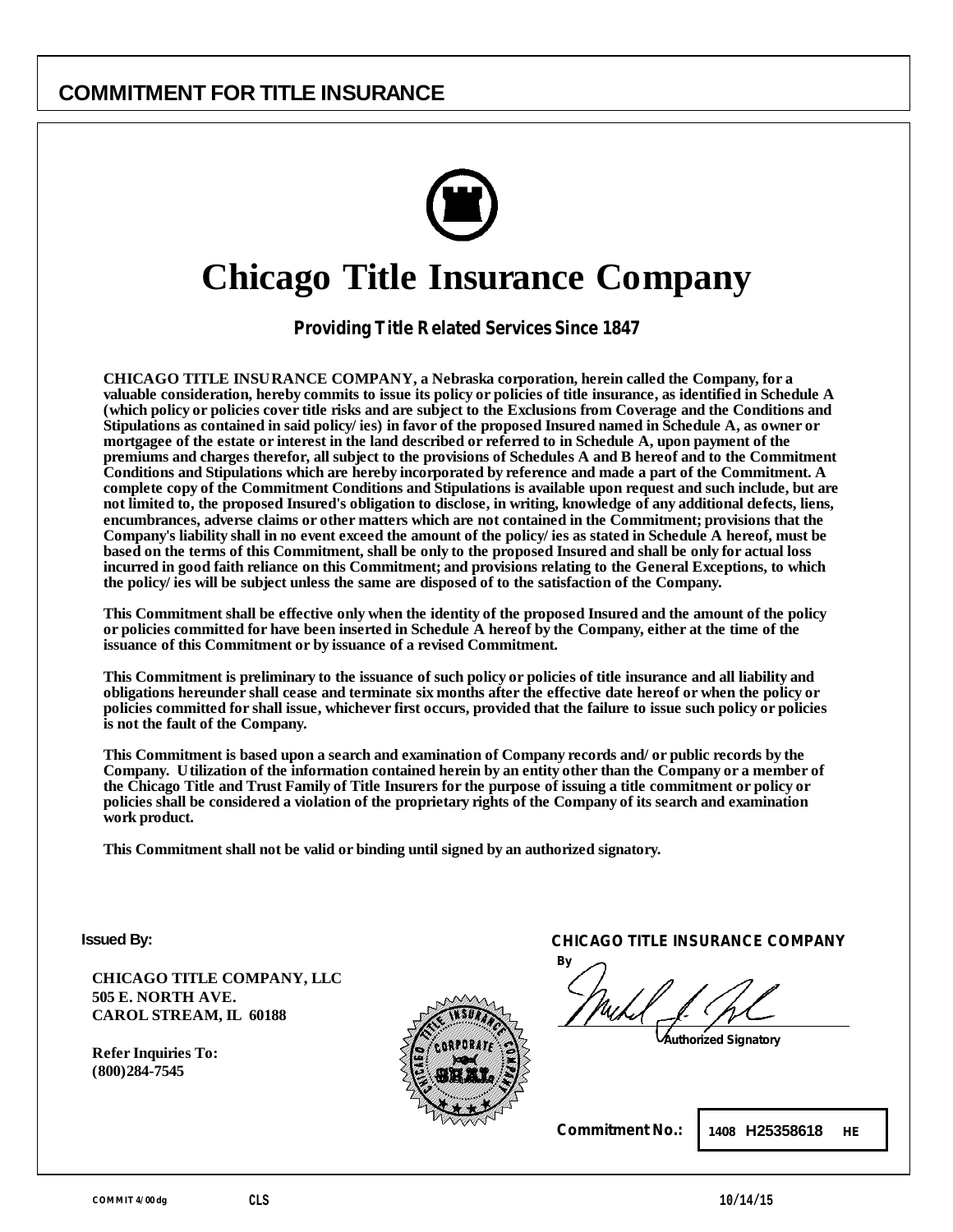## **COMMITMENT FOR TITLE INSURANCE SCHEDULE A CHICAGO TITLE INSURANCE COMPANY**

YOUR REFERENCE: SMITH, JOE & SALLY

**ORDER NO.: SMITH, JOE & SALLY 1408 H25358618 HE**

**EFFECTIVE DATE: JANUARY 1, 2001**

**1. POLICY OR POLICIES TO BE ISSUED:**

**LOAN POLICY: ALTA LOAN 2006 W/SIGNATURE PROPOSED INSURED: ABC BANK** 

 $$10,000.00$ <br>ABC BANK

## **2. THE ESTATE OR INTEREST IN THE LAND DESCRIBED OR REFERRED TO IN THIS COMMITMENT AND COVERED HEREIN IS A FEE SIMPLE UNLESS OTHERWISE NOTED.**

## **3. TITLE TO SAID ESTATE OR INTEREST IN SAID LAND IS AT THE EFFECTIVE DATE VESTED IN:**

**JOE SMITH AND SALLY SMITH, HIS WIFE, NOT AS JOINT TENANTS OR TENANTS IN COMMON BUT AS TENANTS BY THE ENTIRETY**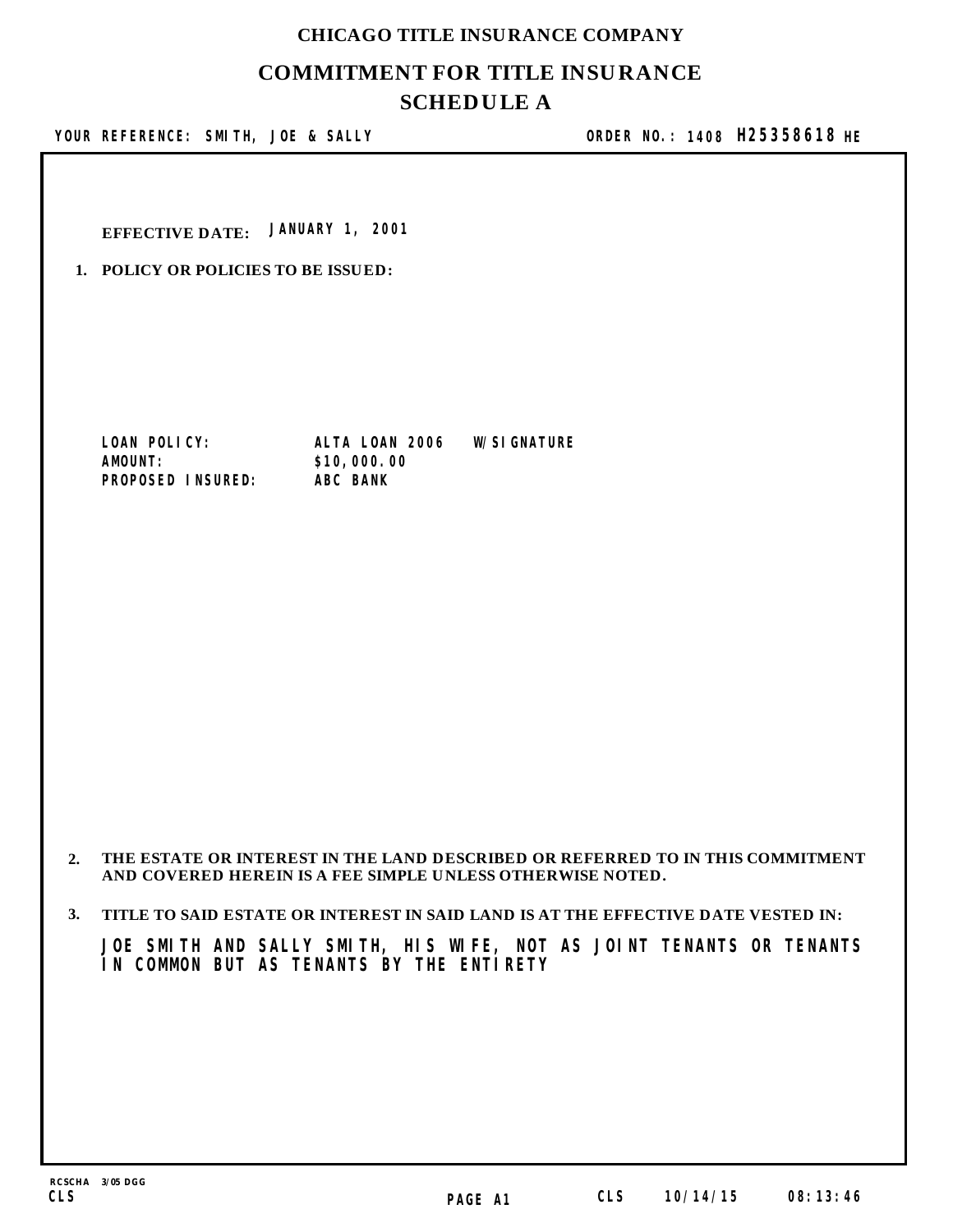## **CHICAGO TITLE INSURANCE COMPANY**

## **COMMITMENT FOR TITLE INSURANCE SCHEDULE A (CONTINUED)**

**ORDER NO.: 1408 H25358618 HE**

## **4A. MORTGAGE OR TRUST DEED TO BE INSURED:**

**TO COME**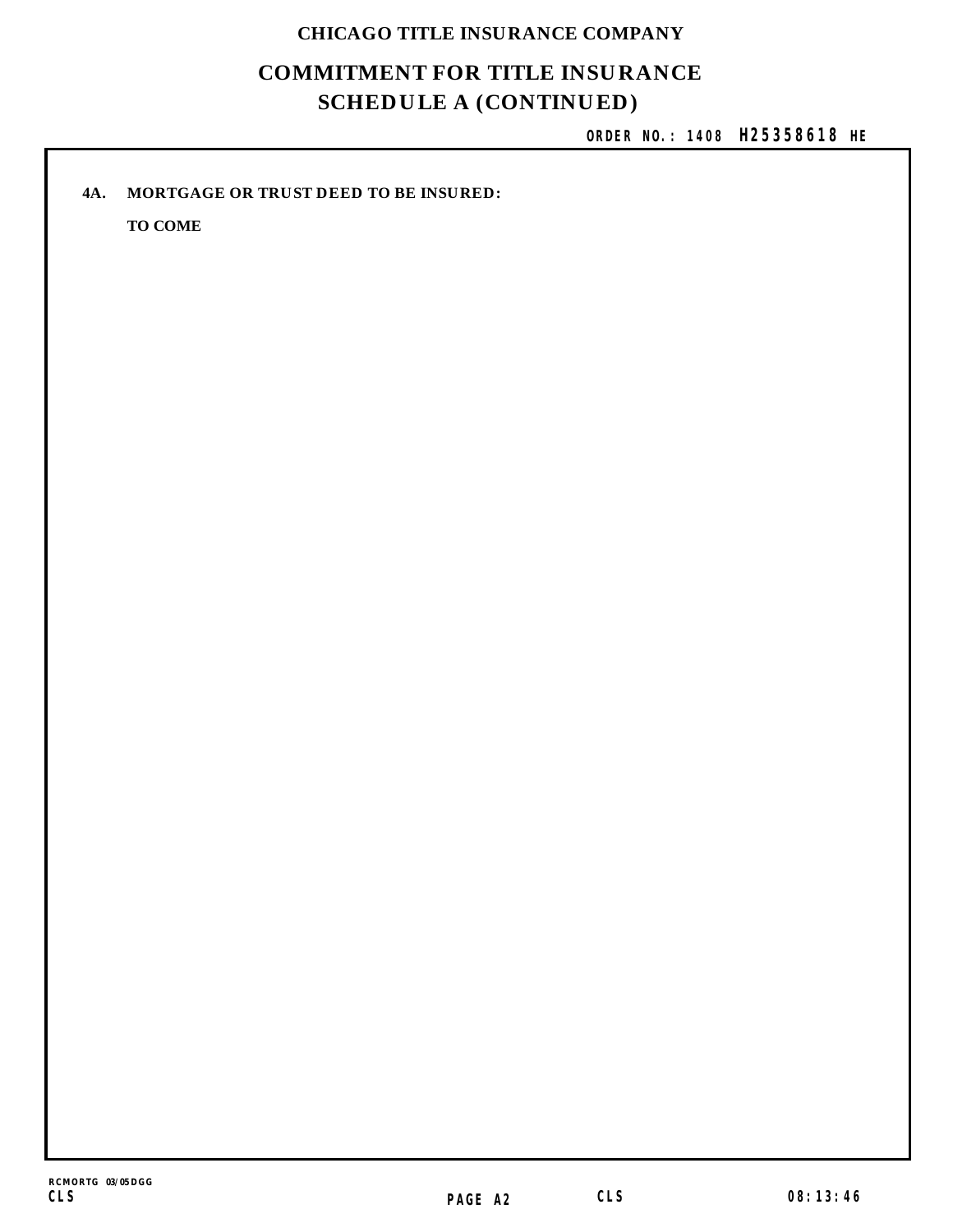## **COMMITMENT FOR TITLE INSURANCE SCHEDULE A (CONTINUED) CHICAGO TITLE INSURANCE COMPANY**

**ORDER NO.: 1408 H25358618 HE**

#### **THE LAND REFERRED TO IN THIS COMMITMENT IS DESCRIBED AS FOLLOWS: 5.**

**UNIT 6002 AND PARKING SPACE UNIT LL3-49, TOGETHER WITH THE EXCLUSIVE RIGHT TO USE STORAGE SPACE S-186, A LIMITED COMMON ELEMENT, IN THE AQUA AT LAKESHORE EAST CONDOMINIUMS AS DELINEATED ON A SURVEY OF THE FOLLOWING DESCRIBED REAL ESTATE:**

**PARTS OF LOTS 1, 1A, 2, 3A AND 3B IN LAKESHORE EAST SUBDIVISION, BEING A SUBDIVISION OF PART OF THE LANDS LYING EAST OF AND ADJOINING FORT DEARBORN ADDITION TO CHICAGO, SAID ADDITION BEING IN THE SOUTHWEST FRACTIONAL QUARTER OF SECTION 10, TOWNSHIP 39 NORTH, RANGE 14 EAST OF THE THIRD PRINCIPAL MERIDIAN, ACCORDING TO THE PLAT OF SAID LAKESHORE EAST SUBDIVISION RECORDED MARCH 4, 2003 AS DOCUMENT 0030301045, IN COOK COUNTY, ILLINOIS. WHICH SURVEY IS ATTACHED AS EXHIBIT "A" TO THE DECLARATION OF CONDOMINIUM RECORDED SEPTEMBER 10, 2009 AS DOCUMENT 0925316039 TOGETHER WITH ITS UNDIVIDED PERCENTAGE INTEREST IN THE COMMON ELEMENTS.**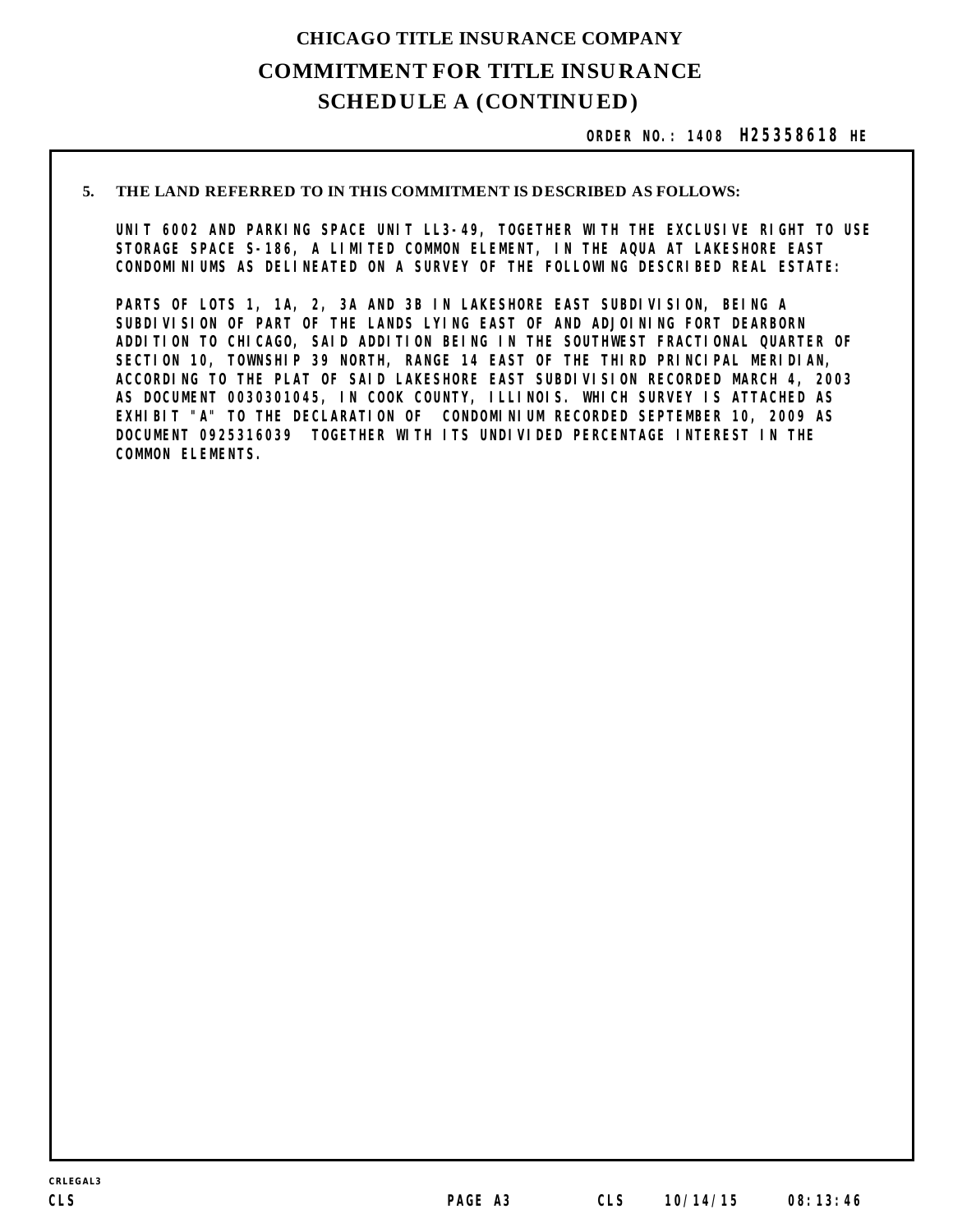## **COMMITMENT FOR TITLE INSURANCE SCHEDULE B CHICAGO TITLE INSURANCE COMPANY**

## **ORDER NO.: 1408 H25358618 HE**

**NOTE FOR INFORMATION: THE COVERAGE AFFORDED BY THIS COMMITMENT AND 2. ANY POLICY ISSUED PURSUANT HERETO SHALL NOT COMMENCE PRIOR TO THE DATE ON WHICH ALL CHARGES PROPERLY BILLED BY THE COMPANY HAVE BEEN FULLY PAID. 1. WE SHOULD BE FURNISHED A PROPERLY EXECUTED ALTA STATEMENT.**  *A* **3. TAXES FOR THE YEARS 2014 AND 2015 TAXES FOR THE YEAR 2015 ARE NOT YET DUE AND PAYABLE FIRST INSTALLMENT FOR THE YEAR 2008 IN THE AMOUNT OF \$1,111.11 IS PAID SECOND INSTALLMENT FOR THE YEAR 2008 IN THE AMOUNT OF \$1,111.11 IS PAID PERMANENT INDEX NUMBER 01-01-100-001**  *B* **4. MORTGAGE DATED 01/01/01 AND RECORDED 01/01/01 AS DOCUMENT NO. 11234 MADE BY JOHN SMITH AND MARY SMITH TO ABC BANK TO SECURE AN INDEBTEDNESS IN THE AMOUNT OF \$100,000.00.**  *E* **5. TERMS, PROVISIONS AND CONDITIONS CONTAINED IN ANNEXATION AGREEMENT RECORDED DECEMBER 29, 1992 AS DOCUMENT NO. R92-104633 AND AMENDED BY ANNEXATION AGREEMENT RECORDED APRIL 13, 1994 AS DOCUMENT NO. R94-39391.**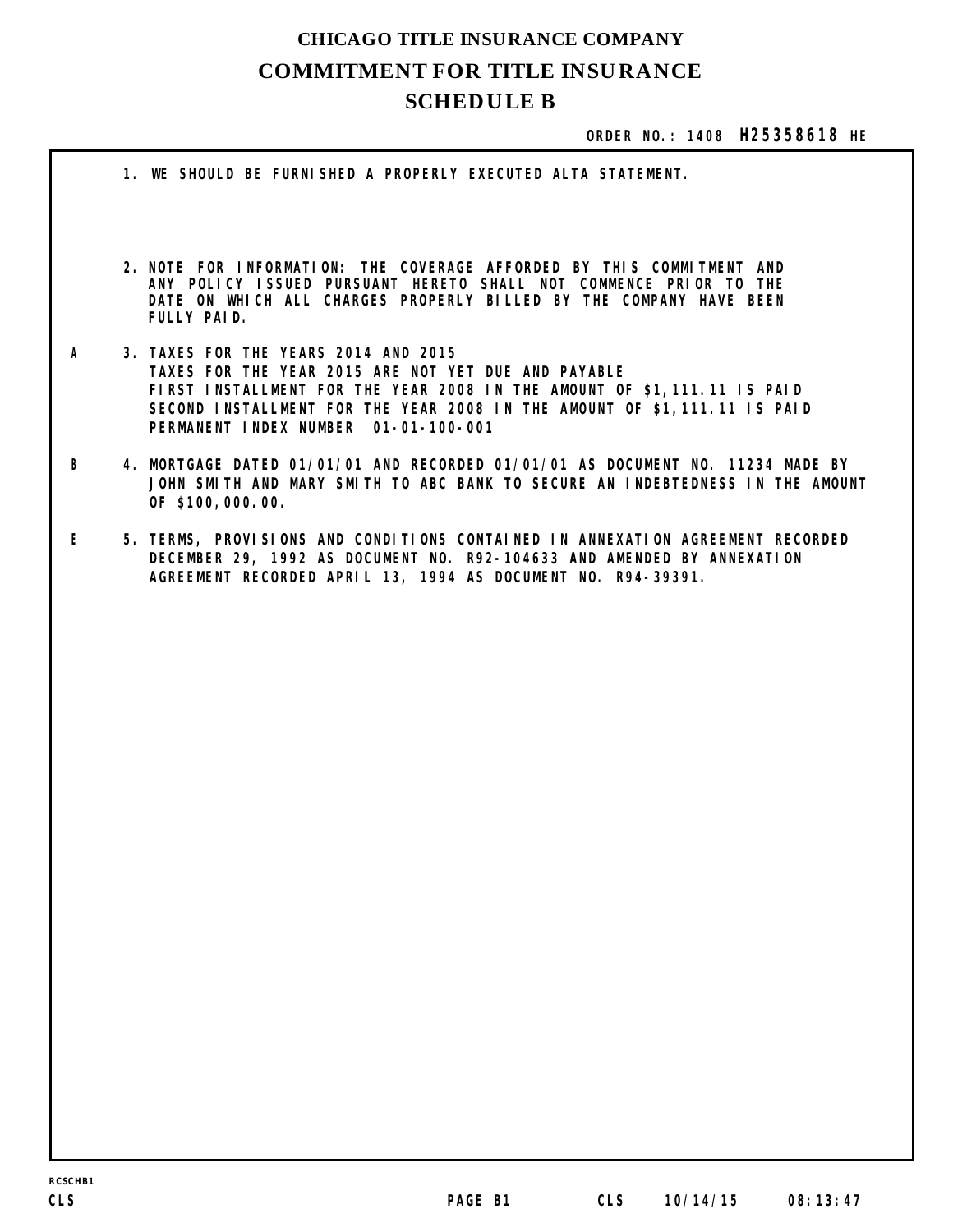## **CHICAGO TITLE INSURANCE COMPANY**

## **1031 EXCHANGE SERVICES**

**If your transaction involves a tax deferred exchange, we offer this service through our 1031 division, IPX1031. As the nation's largest 1031 company, IPX1031 offers guidance and expertise. Security for Exchange funds includes segregated bank accounts and a 100 million dollar Fidelity Bond. Fidelity National Title Group also provides a 50 million dollar Performance Guaranty for each Exchange. For additional information or to set-up an Exchange, please call Scott Nathanson at (312) 223-2178 or Anna Barsky at (312) 223-2169.**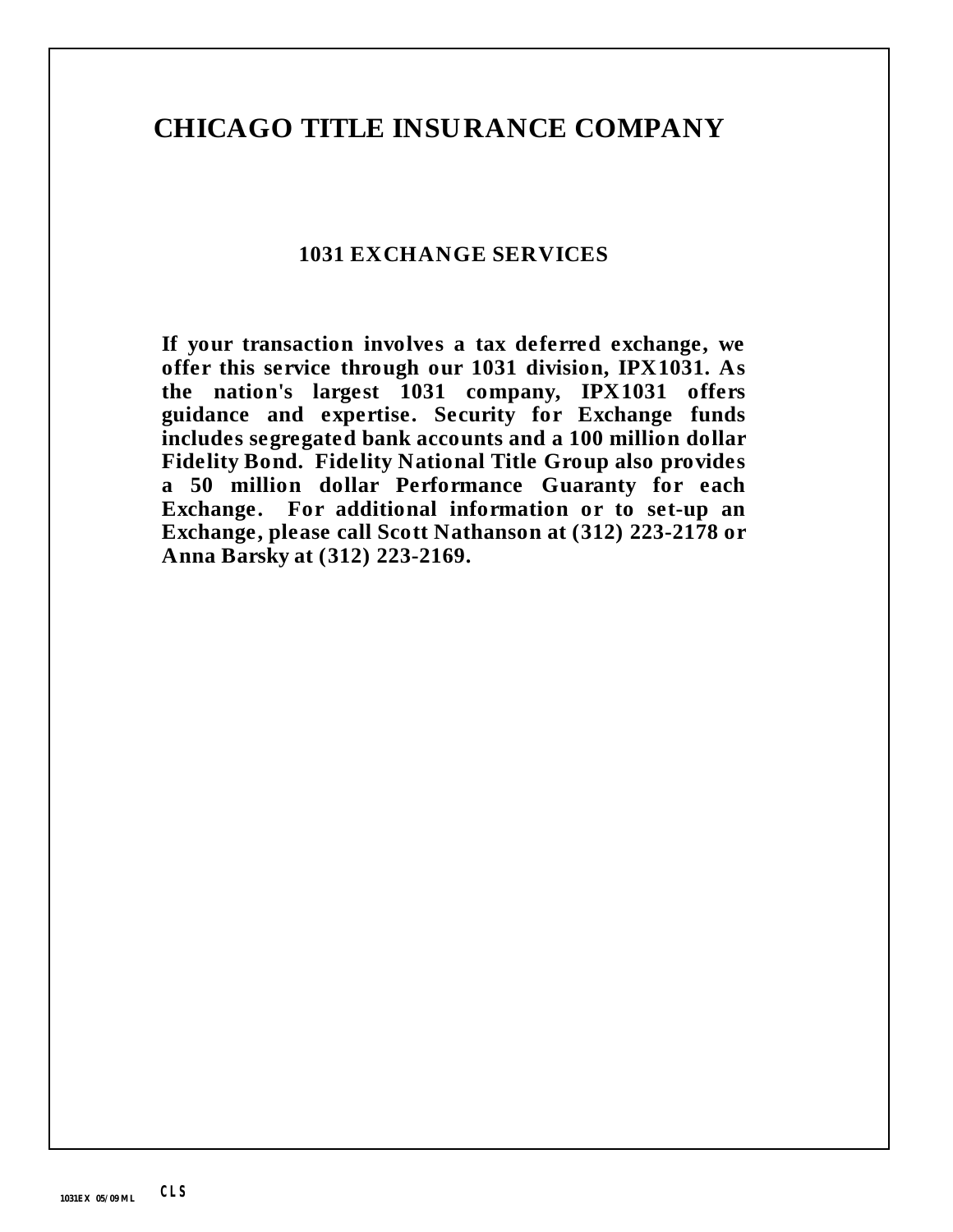## **FIDELITY NATIONAL FINANCIAL PRIVACY NOTICE**

**Fidelity National Financial, Inc. and its majority-owned subsidiary companies providing real estate- and loan-related services (collectively, "FNF", "our" or "we") respect and are committed to protecting your privacy. This Privacy Notice lets you know how and for what purposes your Personal Information (as defined herein) is being collected, processed and used by FNF. We pledge that we will take reasonable steps to ensure that your Personal Information will only be used in ways that are in compliance with this Privacy Notice. The provision of this Privacy Notice to you does not create any express of implied relationship, or create any express or implied duty or other obligation, between Fidelity National Financial, Inc. and you. See also No Representations or Warranties below.**

**This Privacy Notice is only in effect for any generic information and Personal Information collected and/or owned by FNF, including collection through any FNF website and any online features, services and/or programs offered by FNF (collectively, the "Website"). This Privacy Notice is not applicable to any other web pages, mobile applications, social media sites, email lists, generic information or Personal Information collected and/or owned by any entity other than FNF.**

#### **How Information is Collected**

**The types of personal information FNF collects may include, among other things (collectively, "Personal Information"): (1) contact information (e.g., name, address, phone number, email address); (2) demographic information (e.g., date of birth, gender, marital status); (3) Internet protocol (or IP) address or device ID/UDID; (4) social security number (SSN), student ID (SIN), driver's license, passport, and other government ID numbers; (5) financial account information; and (6) information related to offenses or criminal convictions.**

**In the course of our business, we may collect Personal Information about you from the following sources**

- **o Applications or other forms we receive from you or your authorized representative;**
- **o Information we receive from you through the Website;**
- **o Information about your transactions with or services performed by us, our affiliates, or others; and**
- **o From consumer or other reporting agencies and public records maintained by governmental entities that we either obtain directly from those entities, or from our affiliates or others.**

#### **Additional Ways Information is Collected Through the Website**

**Browser Log Files. Our servers automatically log each visitor to the Website and collect and record certain information about each visitor. This information may include IP address, browser language, browser type, operating system, domain names, browsing history (including time spent at a domain, time and date of your visit), referring/exit web pages and URLs, and number of clicks. The domain name and IP address reveal nothing personal about the user other than the IP address from which the user has accessed the Website.**

**Cookies. From time to time, FNF or other third parties may send a "cookie" to your computer. A cookie is a small piece of data that is sent to your Internet browser from a web server and stored on your computer's hard drive and that can be re-sent to the serving website on subsequent visits. A cookie, by itself, cannot read other data from your hard disk or read other cookie files already on your computer. A cookie, by itself, does not damage your system. We, our advertisers and other third parties may use cookies to identify and keep track of, among other things, those areas of the Website and third party websites that you have visited in the past in order to enhance your next visit to the Website. You can choose whether or not to accept cookies by changing the settings of your Internet browser, but some functionality of the Website may be impaired or not function as intended. Se the Third Party Opt Out section below.**

**Web Beacons. Some of our web pages and electronic communications may contain images, which may or may not be visible to you, known as Web Beacons (sometimes referred to as "clear gifs"). Web Beacons collect only limited information that includes a cookie number; time and date of a page**  view; and a description of the page on which the Web Beacon resides. **may also carry Web Beacons places by third party advertisers. These Web Beacons do not carry any Personal Information and are only used to track usage of the Website and activities associated with the Website. See the Third Party Opt Out section below.**

**Unique Identifier. We may assign you a unique internal identifier to help keep track of your future visits. We may use this information to gather aggregate demographic information about our visitors, and we may use it to**

**personalize the information you see on the Website and some of the elctronic communications you receive from us. We keep this information for our internal use, and this information is not shared with others.**

**Third Party Opt Out. Although we do not presently, in the future we may allow third-party companies to serve advertisements and/or collect certain anonymous information when you visit the Website. These companies may use non-personally identifiable information (e.g., click stream information, browser type, time and date, subject of advertisements clicked or scrolled over) during your visits to the Website in order to provide advertisements about products and services likely to be of greater interest to you. These companies typically use a cookie or third party Web Beacon to collect this information, as further described above. Through these technologies, the third party may have access to and use non-personalized information about your online usage activity.**

**You can opt-out of online behavioral services through any one of the ways described below. After you opt-out, you may continue to receive advertisements, but those advertisements will no longer be as relevant to you.**

- **o You can opt-out via the Network Advertising Initiative industry opt-out at http://www.networkadvertising.org/.**
- **o You can opt-out via the Consumer Choice Page at www.aboutads.info.**
- **o For those in the U.K., you can opt-out via the IAB UK's industry opt-out at www.youronlinechoices.com.**
- **o You can configure your web browser (Chrome, Firefox, Internet Explorer, Safari, etc.) to delete and/or control the use of cookies.**

**More information can be found in the Help system of your browser. Note: If you opt-out as described above, you should not delete your cookies. If you delete your cookies, you will need to opt-out again.**

#### **Use of Personal Information**

**Information collected by FNF is used for three main purposes:**

- **o To provide products and services to you or one or more third party service providers (collectively, "Third Parties) who are obtaining services on your behalf or in connection with a transaction involving you.**
- **o To improve our products and services that we perform for you or for Third Parties.**
- **o To communicate with you and to inform you about FNF's, FNF's affiliates and third parties' products and services.**

**We may provide your Personal Information (excluding information we receive from consumer or other credit reporting agencies) to various individuals and companies, as permitted by law, without obtaining your prior authorization. Such laws do not allow consumers to restrict these disclosures. Disclosures may include, without limitation, the following:**

- **o To agents, brokers, representatives, or others to provide you with services you have requested, and to enable us to detect or prevent criminal activity, fraud, material misrepresentation, or nondisclosure in connection with an insurance transaction;**
- **o To third-party contractors or service providers who provide services or perform marketing services or other functions on our behalf;**
- **o To law enforcement or other governmental authority in connection with an investigation, or civil or criminal subpoenas or court orders; and/or**
- **o To lenders, lien holders, judgement creditors, or other parties claiming an encumbrance or an interest in title whose claim or interest must be determined, settled, paid or released prior to a title or escrow closing.**

**In addition to the other times when we might disclose information about you, we might also disclose information when required by law or in the good-faith belief that such disclosure is necessary to: (1) comply with a legal process or applicable laws; (2) enforce this Privacy Notice; (3) respond to claims that any materials, documents, images, graphics, logos, designs, audio, video and any other information provided by you violates the rights of third parties; or (4) protect the rights, property or personal safety of FNF, its users or the public.**

**We maintain reasonable safeguards to keep the Personal Information that is disclosed to us secure. We provide Personal Information and non-Personal Information to our subsidiaries, affiliated companies, and other businesses or persons for the purposes of processing such information on our behalf and promoting the services of our trusted business partners, some or all of which may store your information on servers outside of the United States. We require that these parties agree to process such information in compliance**  with our Privacy Notice or in a similar, industry-standard manner, and we use **reasonable efforts to limit their use of such information and to use other**  appropriate confidentiality and security measures. **information by one of our trusted business partners may be subject to that**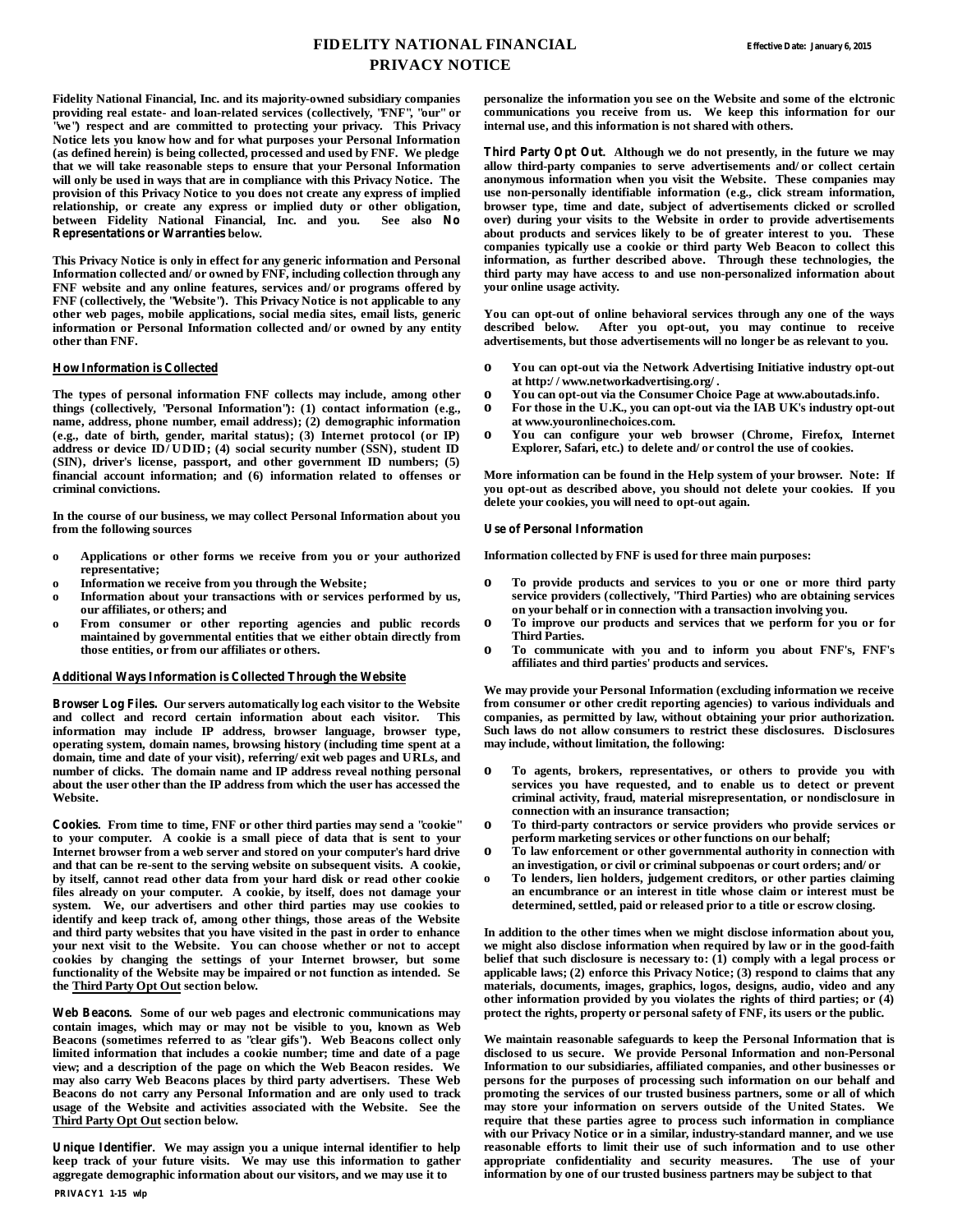**party's own Privacy Notice. We do not, however, disclose information we collect from consumer or credit reporting agencies with our affiliates or others without your consent, in conformity with applicable law, unless such disclosure is otherwise permitted by law.**

**We also reserve the right to disclose Personal Information and/or non-Personal Information to take precautions against liability, investigate and defend against any third-party claims or allegations, assist government enforcement agencies, protect the security or integrity of the Website, and protect the rights property, or personal safety of FNF, our users or others.**

**We reserve the right to transfer your Personal Information, as well as any other information, in connection with the sale or other disposition of all or part of the FNF business and/or assets. We also cannot make any representations regarding the use or transfer of your Personal Information or other information that we may have in the event of our bankruptcy, reorganization, insolvency, receivership or an assignment for the benefit of creditors, and you expressly agree and consent to the use and/or transfer of your Personal Information or other information in connection with a sale or transfer of some or all of our assets in any of the above described proceedings. Furthermore, we cannot and will not be responsible for any breach of security by any third parties or for any actions of any third parties that receive any of the information that is disclosed to us.**

### **Information from Children**

**We do not collect Personal Information from any person that we know to be under the age of thirteen (13). Specifically, the Website is not intended or designed to attract children under the age of thirteen (13). You affirm that you are either more than 18 years of age, or an emancipated minor, or posses legal parental or guardian consent, and are fully able and competent to enter into the terms, conditions, obligations, affirmations, representations, and warranties set forth in this Privacy Notice, and to abide by and comply with his Privacy Notice. In any case, you affirm that you are over the age of 13, as THE WEBSITE IS NOT INTENDED FOR CHILDREN UNDER 13 THAT ARE UNACCOMPANIED BY HIR OR HER PARENT OR LEGAL GUARDIAN.**

**Parents should be aware that FNF's Privacy Notice will govern our use of Personal Information, but also that information that is voluntarily given by children - or others - in email exchanges, bulletin boards or the like may be used by other parties to generate unsolicited communications. FNF encourages all parents to instruct their children in the safe and responsible use of their Personal Information while using the Internet.**

### **Privacy Outside the Website**

**The Website may contain various links to other websites, including links to various third party service providers. FNF is not and cannot be responsible for the privacy practices or the content of any of those other websites. Other than under agreements with certain reputable organizations and companies, and except for third party service providers whose services either we use or you voluntarily elect to utilize, we do not share any of the Personal Information that you provide to us with any of the websites to which the Website links, although we may share aggregate, non-Personal Information with those other third parties. Please check with those websites in order to determine their privacy policies and your rights under them.**

### **European Union Users**

**If you are a citizen of the European Union, please note that we may transfer your Personal Information outside the European Union for use for any of the purposes described in this Privacy Notice. By providing FNF with your Personal Information, you consent to both our collection and such transfer to your Personal Information in accordance with this Privacy Notice.**

### **Choices with Your Personal Information**

**Whether you submit Personal Information to FNF is entirely up to you. You may decide not to submit Personal Information, in which case FNF may not be able to provide certain services or products to you.**

**You may choose to prevent FNF from disclosing or using your Personal Information under certain circumstances ("opt out"). You may opt out of any disclosure or use of your Personal Information for purposes that are incompatible with the purpose(s) for which it was originally collected or for which you subsequently gave authorization by notifying us by one of the methods at the end of this Privacy Notice. Furthermore, even where your Personal Information is to be disclosed and used in accordance with the stated purposes in this Privacy Notice, you may elect to opt out of such disclosure to and use by a third party that is not acting as an agent of FNF. As described above, there are some uses from which you cannot opt-out.**

**Please note that opting out of the disclosure and use of your Personal Information as a prospective employee may prevent you from being hired as an employee by FNF to the extent that provision of your Personal Information is required to apply for an open position.**

**If FNF collects Personal Information from you, such information will not be disclosed or used by FNF for purposes that are incompatible with the purpose(s) for which it was originally collected or for which you subsequently gave authorization unless you affirmatively consent to such disclosure and use.**

**You may opt out of online behavioral advertising by following the instructions set forth above under the above section "Additional Ways That Information Is Collected Through the Website," subsection "Third Party Opt Out."**

### **Access and Correction**

**To access your Personal Information in the possession of FNF and correct inaccuracies of that information in our records, please contact us in the manner specified at the end of this Privacy Notice. We ask individuals to identify themselves and the information requested to be accessed and amended before processing such requests, and we may decline to process requests in limited circumstances as permitted by applicable privacy legislation.**

### **Your California Privacy Rights**

**Under California's "Shine the Light" law, California residents who provide certain personally identifiable information in connection with obtaining products or services for personal, family or household use are entitled to request and obtain from us once a calendar year information about the customer information we shared, if any, with other business for their own direct marketing uses. If applicable, this information would include the categories of customer information and the names and addresses of those businesses with which we shared customer information for the immediately prior calendar year (e.g., requests made in 2014 will receive information regarding 2012 sharing activites).**

**To obtain this information on behalf of FNF, please send an email message to privacy@fnf.com with "Request for California Privacy Information" in the subject line and in the body of your message. We will provide the requested information to you at your email address in response.**

**Please be aware that not all information sharing is covered by the "Shine the Light" requirements and only information on covered sharing will be included in our response.** 

**Additionally, because we may collect your Personal Information from time to time, California's Online Privacy Protection Act requires us to disclose how we respond to "do not track" requests and other similar mechanisms. Currently, our policy is that we do not recognize "do not track" requests from Internet browsers and similar devices.**

### **No Representations or Warranties**

**By providing this Privacy Notice, Fidelity National Financial, Inc. does not make any representations or warranties whatsoever concerning any products or services provided to you by its majority-owned subsidiaries. In addition, you also expressly agree that your use of the Website is at your own risk. Any services provided to you by Fidelity National Financial, Inc. and/or the Website are provided "as is" and "as available" for your use, without representations or warranties of any kind, either express or implied, unless such warranties are legally incapable of exclusion. Fidelity National Financial, Inc. makes no representations or warranties that any services provided to you by it or the Website, or any services offered in connection with the Website are or will remain uninterrupted or error-free, that defects will be corrected, or that the web pages on or accessed through the Website, or the servers used in connection with the Website, are or will remain free from any viruses, worms, time bombs, drop dead devices, Trojan horses or other harmful components. Any liability of Fidelity National Financial, Inc. and your exclusive remedy with respect to the use of any product or service provided by Fidelity National Financial, Inc. including on or accessed through the Website, will be the re-performance of such service found to be inadequate.**

### **Your Consent to This Privacy Notice**

**By submitting Personal Information to FNF, you consent to the collection and use of information by us as specified above or as we otherwise see fit, in compliance with this Privacy Notice, unless you inform us otherwise by means of the prcedure identified below. If we decide to change this Privacy Notice, we will make an effort to post those changes on the Website. Each time we collect information from you following any amendment of this Privacy Notice will signify your assent to and acceptance of its revised terms for all previously collected information and information collected from you in the future. We**